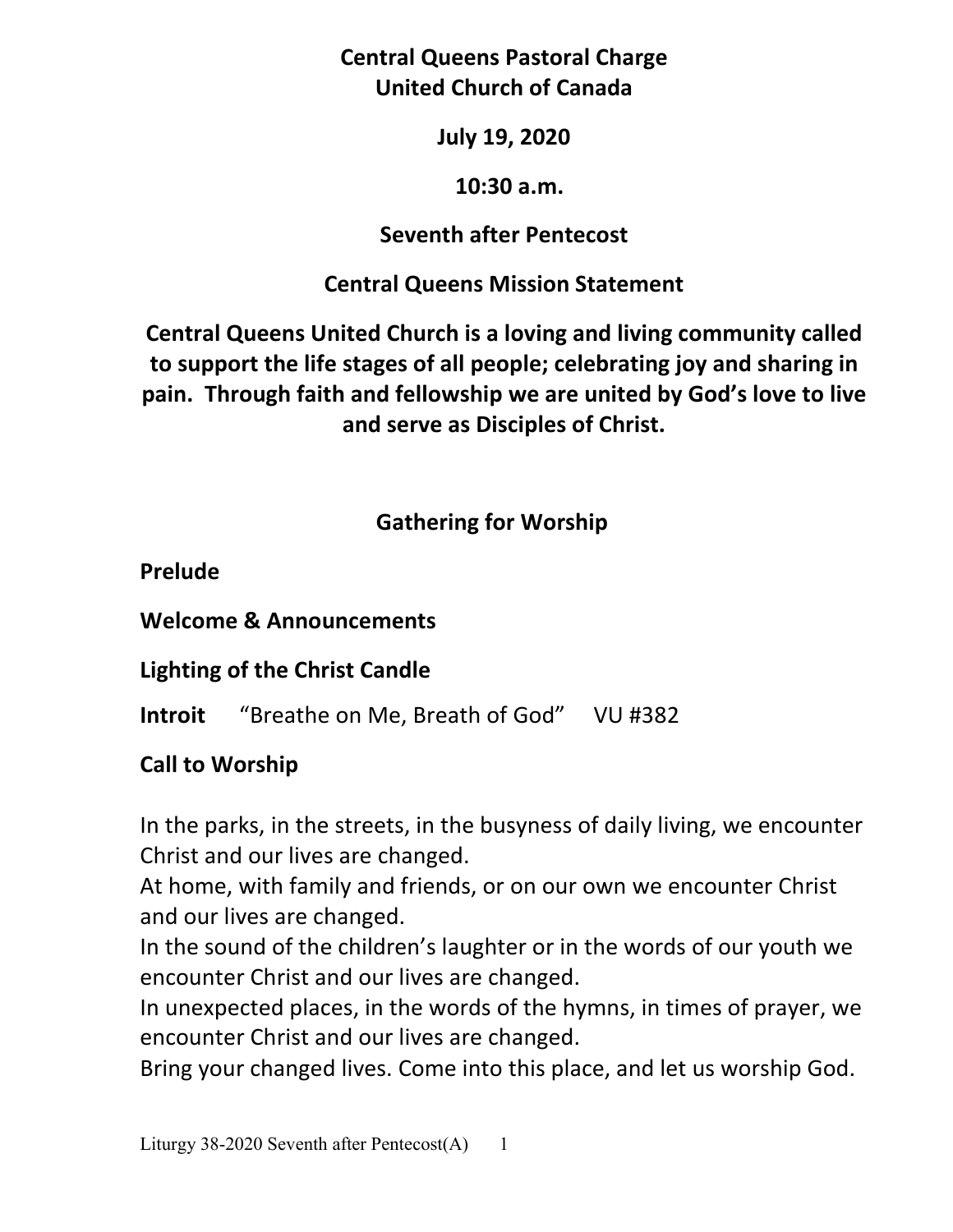### **Prayer of Approach & Confession**

O God, we gives thanks that you have gathered us together in this amazing space. In this time of worship, in the music and in prayers. In the scriptures and in our time of community, in all we do, may we encounter Christ, and in so doing, find our lives renewed. Amen Merciful Lord, we confess that with us there is an abundance of sin, but in you there is the fullness of righteousness and abundance of mercy. We are spiritually poor, but you are rich and in Jesus Christ came to be merciful to the poor. Strengthen our faith and trust in you. We are empty vessels that need to be filled; fill us. We are weak in faith; strengthen us. We are cold in love; warm us, and make our hearts fervent for you that our love may go out to one another and to our neighbors. Through Jesus Christ our Lord. Amen.

#### **Time with the Young at Heart**

### **Presentation of Our Gifts**

| <b>Offertory Invitation</b>   |                                 |         |
|-------------------------------|---------------------------------|---------|
| <b>Offertory</b>              | What Can I Do?                  | MV #191 |
| <b>Offertory Prayer</b>       |                                 |         |
| <b>Listening for the Word</b> |                                 |         |
| <b>Sacred Readings</b>        |                                 |         |
| Anthem                        | "Go Rest High on That Mountain" |         |
| Sermon                        |                                 |         |

Liturgy 38-2020 Seventh after Pentecost $(A)$  2